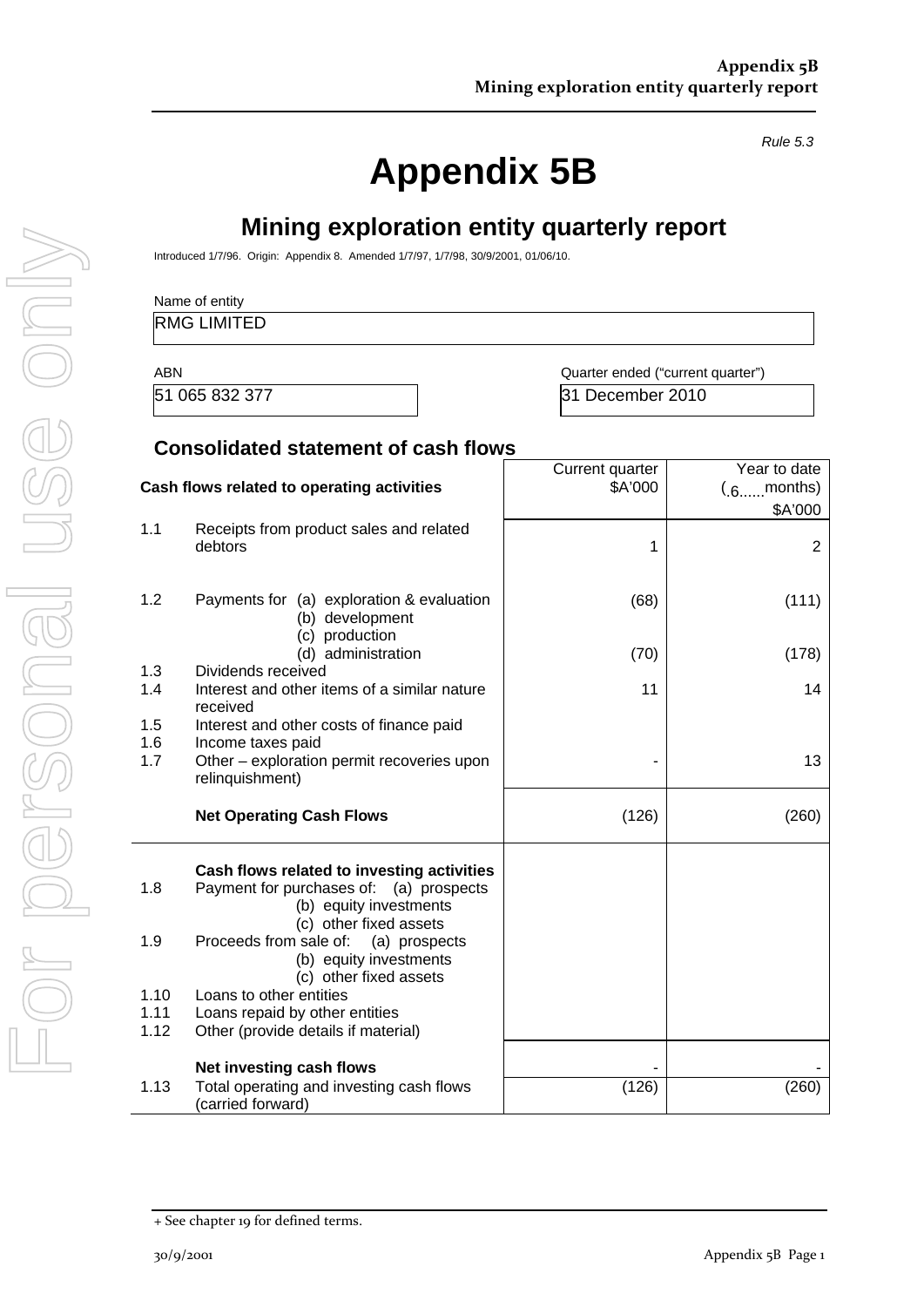#### **Appendix 5B Mining exploration entity quarterly report**

| 1.13 | Total operating and investing cash flows   |       |       |
|------|--------------------------------------------|-------|-------|
|      | (brought forward)                          | (126) | (260) |
|      |                                            |       |       |
|      | Cash flows related to financing activities |       |       |
| 1.14 | Proceeds from issues of shares, options,   | 392   | 690   |
|      | etc.                                       |       |       |
| 1.15 | Proceeds from sale of forfeited shares     |       |       |
| 1.16 | Proceeds from borrowings                   |       |       |
| 1.17 | Repayment of borrowings                    |       |       |
| 1.18 | Dividends paid                             |       |       |
| 1.19 | Other (costs of funds raised)              | (64)  | (64)  |
|      |                                            |       |       |
|      | Net financing cash flows                   | 328   | 626   |
|      |                                            |       |       |
|      | Net increase (decrease) in cash held       | 202   | 366   |
|      |                                            |       |       |
| 1.20 | Cash at beginning of quarter/year to date  | 1,442 | 1,278 |
| 1.21 | Exchange rate adjustments to item 1.20     |       |       |
|      |                                            |       |       |
| 1.22 | Cash at end of quarter                     | 1,644 | 1,644 |
|      |                                            |       |       |

### **Payments to directors of the entity and associates of the directors Payments to related entities of the entity and associates of the related entities**

|      |                                                                  | Current quarter<br>\$A'000 |
|------|------------------------------------------------------------------|----------------------------|
| 1.23 | Aggregate amount of payments to the parties included in item 1.2 | 60                         |
| 1.24 | Aggregate amount of loans to the parties included in item 1.10   |                            |
|      |                                                                  |                            |

1.25 Explanation necessary for an understanding of the transactions Remuneration paid to director for exploration company \$32,700. Director's fees paid \$27,000.

### **Non-cash financing and investing activities**

2.1 Details of financing and investing transactions which have had a material effect on consolidated assets and liabilities but did not involve cash flows

2.2 Details of outlays made by other entities to establish or increase their share in projects in which the reporting entity has an interest

-

-

<sup>+</sup> See chapter 19 for defined terms.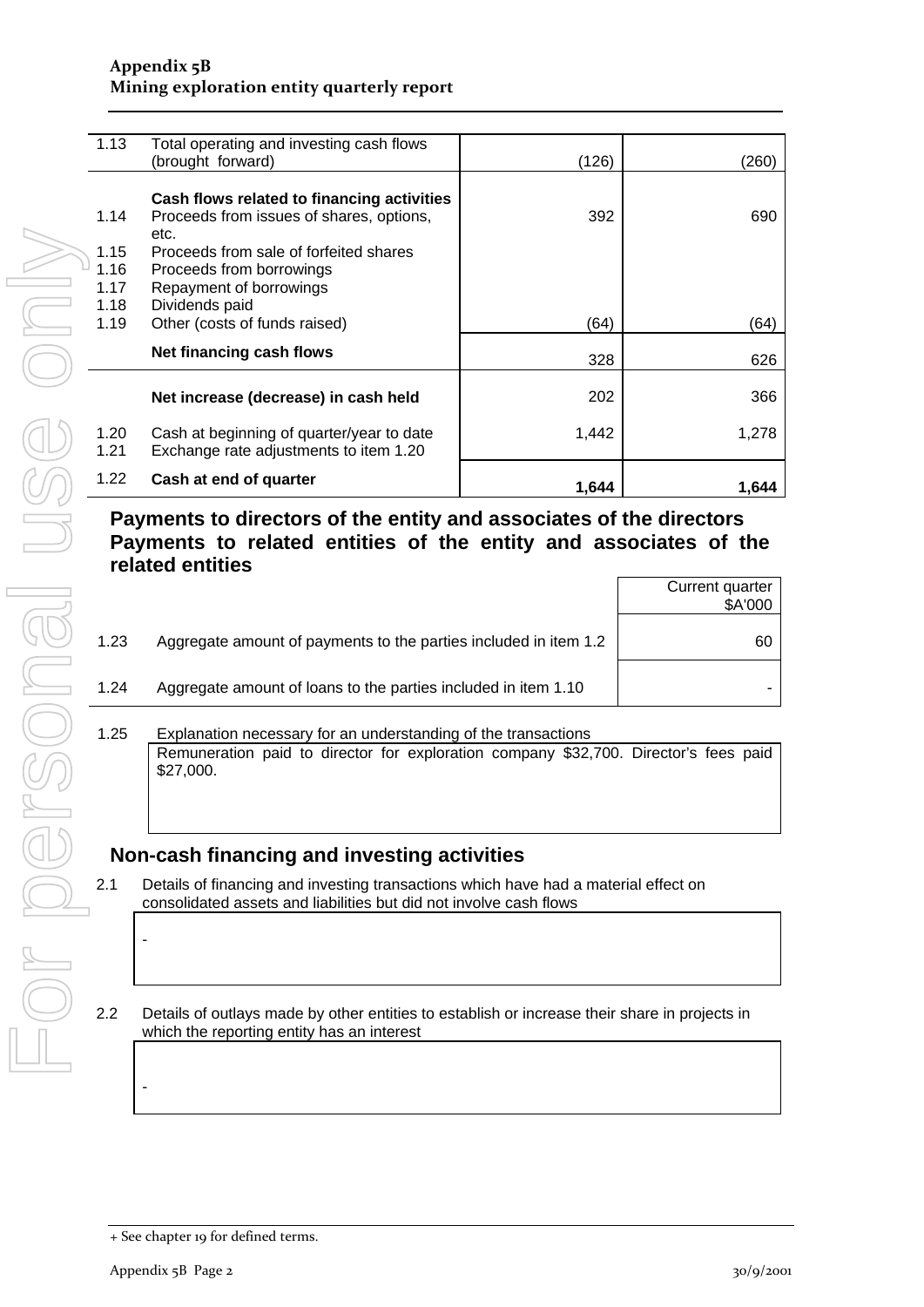### **Financing facilities available**

*Add notes as necessary for an understanding of the position.* 

|     |                             | Amount available<br>\$A'000 | Amount used<br>\$A'000 |
|-----|-----------------------------|-----------------------------|------------------------|
| 3.1 | Loan facilities             | -                           |                        |
| 3.2 | Credit standby arrangements | -                           |                        |

### **Estimated cash outflows for next quarter**

|     | <b>Total</b>               | 130     |
|-----|----------------------------|---------|
| 4.4 | Administration             | 70      |
| 4.3 | Production                 |         |
| 4.2 | Development                | ۰       |
| 4.1 | Exploration and evaluation | 60      |
|     |                            | \$A'000 |

## **Reconciliation of cash**

| Reconciliation of cash at the end of the quarter<br>(as shown in the consolidated statement of cash<br>flows) to the related items in the accounts is as<br>follows. |                                           | Current quarter<br>\$A'000 | Previous quarter<br>\$A'000 |
|----------------------------------------------------------------------------------------------------------------------------------------------------------------------|-------------------------------------------|----------------------------|-----------------------------|
| 5.1                                                                                                                                                                  | Cash on hand and at bank                  | 543                        | 341                         |
| 5.2                                                                                                                                                                  | Deposits at call                          | 1,101                      | 1,101                       |
| 5.3                                                                                                                                                                  | Bank overdraft                            |                            |                             |
| 5.4                                                                                                                                                                  | Other (provide details)                   |                            |                             |
|                                                                                                                                                                      | Total: cash at end of quarter (item 1.22) | 1.644                      | 1.442                       |

### **Changes in interests in mining tenements**

|     |                                                                        | Tenement<br>reference | Nature of interest<br>(note (2)) | Interest at<br>beginning<br>of quarter | Interest at<br>end of<br>quarter |
|-----|------------------------------------------------------------------------|-----------------------|----------------------------------|----------------------------------------|----------------------------------|
| 6.1 | Interests in mining<br>tenements<br>relinquished, reduced<br>or lapsed | -                     |                                  |                                        |                                  |
| 6.2 | Interests in mining<br>tenements acquired or<br>increased              | -                     |                                  |                                        |                                  |

<sup>+</sup> See chapter 19 for defined terms.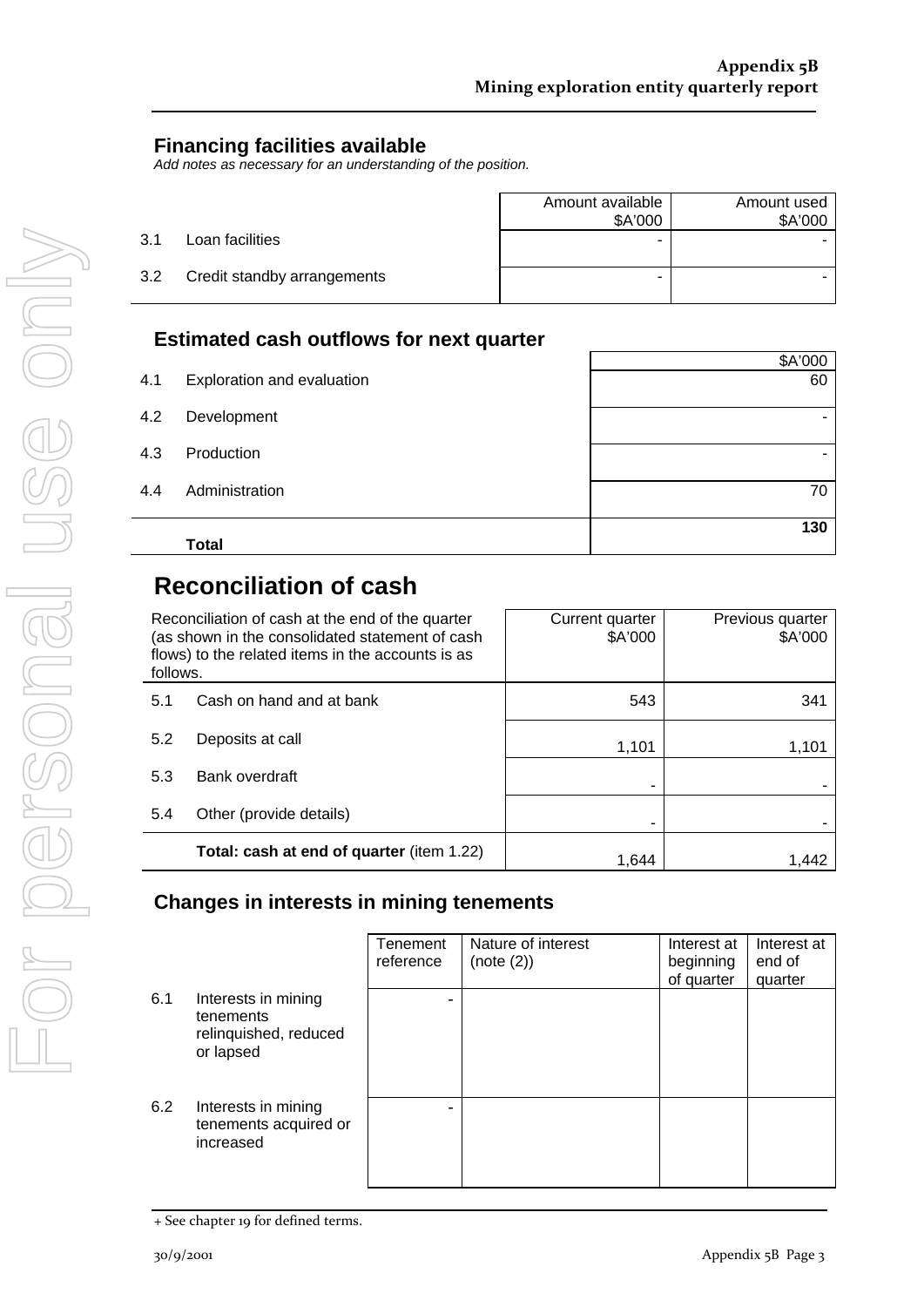#### **Issued and quoted securities at end of current quarter**

*Description includes rate of interest and any redemption or conversion rights together with prices and dates.* 

|                             |      |                                                                                                                                               | Total number | Number quoted | Issue price per<br>security (see<br>note 3) (cents) | Amount paid up<br>per security (see<br>note 3) (cents) |
|-----------------------------|------|-----------------------------------------------------------------------------------------------------------------------------------------------|--------------|---------------|-----------------------------------------------------|--------------------------------------------------------|
| $\exists$<br>$\overline{a}$ | 7.1  | <b>Preference</b><br>*securities<br>(description)                                                                                             |              |               |                                                     |                                                        |
| J                           | 7.2  | Changes<br>during quarter<br>(a) Increases<br>through issues<br>(b) Decreases<br>through returns<br>of capital, buy-<br>backs,<br>redemptions |              |               |                                                     |                                                        |
|                             | 7.3  | +Ordinary<br>securities                                                                                                                       | 685,133,592  | 685, 133, 592 |                                                     |                                                        |
| $\Box$                      | 7.4  | Changes<br>during quarter<br>(a) Increases<br>through issues<br>(b) Decreases<br>through returns<br>of capital, buy-<br>backs                 | 97,876,227   | 97,876,227    |                                                     |                                                        |
| J                           | 7.5  | +Convertible<br>debt<br>securities<br>(description)                                                                                           |              |               |                                                     |                                                        |
|                             | 7.6  | Changes<br>during quarter<br>(a) Increases<br>through issues<br>(b) Decreases<br>through<br>securities<br>matured,<br>converted               |              |               |                                                     |                                                        |
| E                           | 7.7  | <b>Options</b><br>(description<br>and conversion<br>factor)                                                                                   | 8,750,000    |               | Exercise price<br>5.0 cents                         | Expiry date<br>30 June 2012                            |
|                             | 7.8  | Issued during<br>quarter                                                                                                                      |              |               |                                                     |                                                        |
|                             | 7.9  | Exercised<br>during quarter                                                                                                                   |              |               |                                                     |                                                        |
| ⊒                           | 7.10 | <b>Expired during</b><br>quarter                                                                                                              |              |               |                                                     |                                                        |
|                             | 7.11 | <b>Debentures</b><br>(totals only)                                                                                                            |              |               |                                                     |                                                        |
|                             | 7.12 | <b>Unsecured</b><br>notes (totals<br>only)                                                                                                    |              |               |                                                     |                                                        |

<sup>+</sup> See chapter 19 for defined terms.